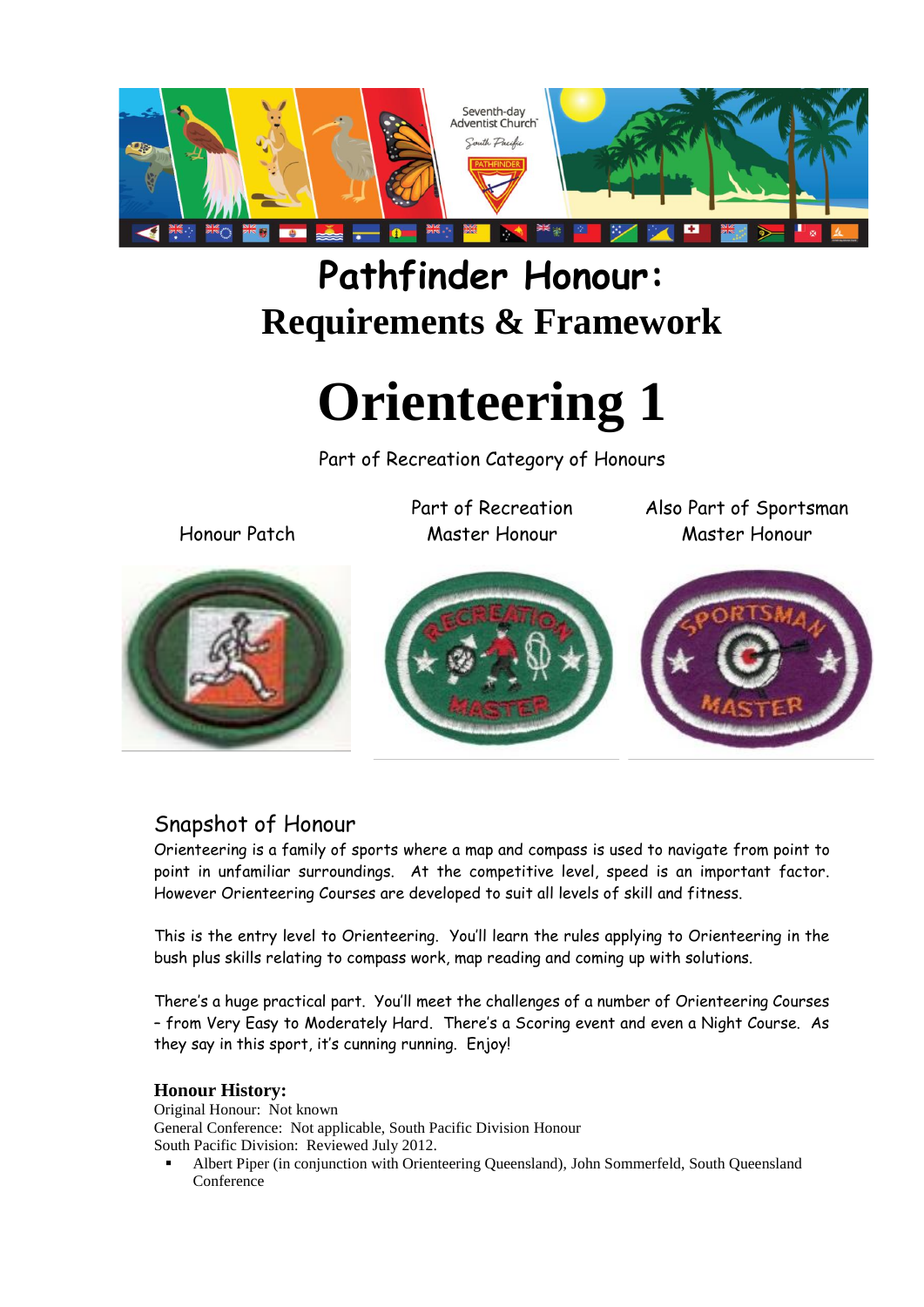## **Orienteering 1 Honour: Requirements & Framework**

| <i><b>"Skill Level: Level 2</b></i>                                         |                                                                                                                                   |
|-----------------------------------------------------------------------------|-----------------------------------------------------------------------------------------------------------------------------------|
| <u>Pre-requisites:</u>                                                      | Nil                                                                                                                               |
| Preparation Time:                                                           | Substantial (more than 8 hrs)                                                                                                     |
| Physical Requirements:                                                      | Moderate / Exhaustive                                                                                                             |
| Equipment/Materials<br>Required:                                            | Orienteering maps & compass. Appropriate clothing and footwear.<br>Water container, sun protection etc. Distance-measuring tools. |
| Location: $\parallel$                                                       | Indoors; Outdoors; Excursion etc                                                                                                  |
| Sabbath Appropriate:                                                        | Not likely, however there are many spiritual applications that may<br>be drawn – viz. staying on course, final destination etc    |
| <b>Safety &amp; Legal</b><br>Requirements:                                  | Refer to and comply with Local, State and Country Requirements.<br>All duty of care must be complied with.                        |
| Links to P/F Curriculum:<br>(Cards, Speciality, Pursuits),<br>or AO Modules |                                                                                                                                   |
| Suggested Teaching /<br>Presentation method(s):                             | Presentation and Discussion; Excursion; Practical application;                                                                    |
| Recommended<br>Assessment:                                                  | Workbook & Assessment Sheet which has a checklist of practical<br>requirements and a short test to check knowledge of the honour. |
| List of Resources: $\parallel$                                              | See Trainer's Notes                                                                                                               |

## **Honour Framework:** [Compulsory items are underlined. Others are for guidance]

#Skill Level. A General Conference term which broadly describes typical physical and mental development. Level 1 (Friends, Companions); Level 2 (Explorers, Rangers); Level 3 (Voyagers, Guides)

### **Honour Components:**

| Requirements: See following page                                                                                      |
|-----------------------------------------------------------------------------------------------------------------------|
| Trainer's Notes:   Orienteering 1 Honour Trainer's Notes<br>Orienteering Map - Brookland's Paddock                    |
| Student's Workbook:   Orienteering 1 Honour Workbook                                                                  |
| Assessment Sheet:   Orienteering 1 Honour Assessment<br>(On SPD Honour Website but Leader's level access is required) |